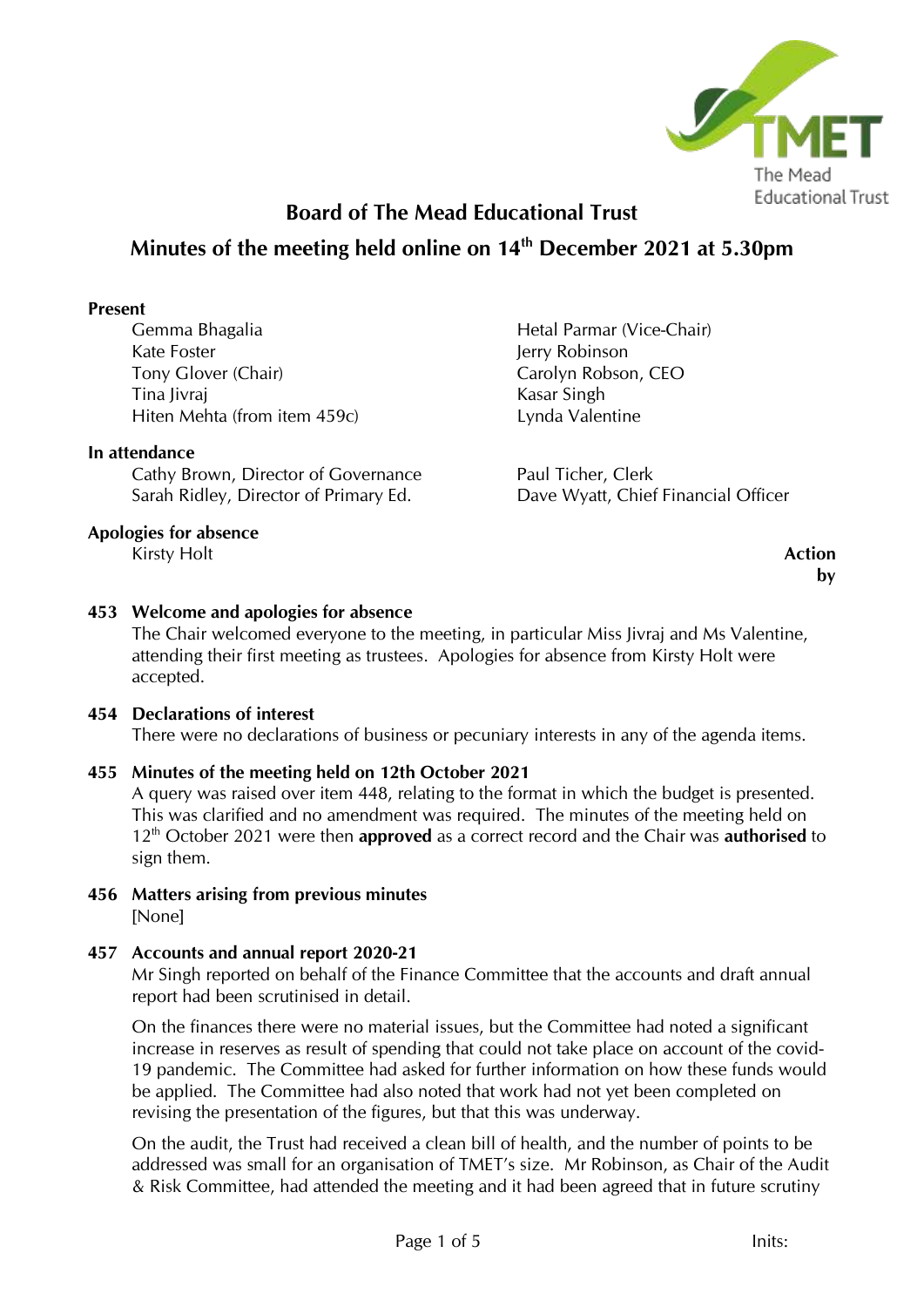of the audit report would be transferred to the Audit & Risk Committee. Mr Robinson concurred with Mr Singh's comments.

Mrs Robson asked whether the Board would follow her lead in writing to the finance team, thanking them for their remarkable work. The Board **agreed** to do so. **Chair**

A trustee **asked** whether it was acceptable that a low-risk matter from the previous year's audit report had not been resolved. Mr Singh indicated that this was not significant. Mr Wyatt explained the issue relating to a dormant account holding some £1,300 and gave details on the work being carried out to gain access to this.

Trustees **asked** about two other matters. Mr Wyatt explained that in each case it was a recurrence of a previous issue, but at a different school. Mr Singh indicated that neither was material and that TMET, as a business, was run well. Mr Robinson agreed that the issues were minor, but undertook to address them at the Audit & Risk Committee. **A&R**

**Decision:** The Board **approved** the Annual Accounts and Annual Report 2020-21 (Proposed by Mr Singh on behalf of the Finance Committee)

## **458 Tutoring rate**

Mrs Ridley proposed an amendment to the Pay Policy, which had been agreed to in principle by the Remuneration Committee and would be taken to the Joint Consultative Committee if approved by the Board.

The proposed amendment would increase the rate paid to Trust staff who take on additional out-of-hours tutoring from £25/hour to £40/hour. Mrs Ridley explained that national funding was available to help vulnerable students catch up on learning affected by covid-19, paid at a rate of £18/hour per student. This funding would therefore cover the full cost of a group of three, including on-costs, and could not be spent on anything else. She pointed out that £40/hour was higher than most teacher salaries.

The Board **explored** the proposal, and established that:

- it offered above the general rate locally but that the teaching unions were supportive;
- qualified support staff would also be eligible; their unions have not yet been consulted;
- there would be a flat rate with no flexibility;
- the payment covers teaching hours only, not preparation;
- suitable candidates not employed by the Trust would be eligible but recruitment would be internal initially.

Trustees **commented** that the rationale set out in the proposal, which had been previously circulated was convincing and **asked** how the impact of the tutoring would be measured. Mrs Ridley explained that this would be possible through the vulnerability index which is reported to the Education Committee.

#### **Decision:** The Board **approved** the proposed amendment to the Pay Policy.

The Chair thanked the staff for developing this effective solution.

#### **459 Trust update**

Mrs Robson invited trustees to watch the Trust Christmas concert online at 4.00pm the following day. She then presented the Trust update and responded to **questions**.

**a) Covid-19:** Mrs Robson reported that the Trust's schools are still experiencing a high number of covid-19 cases among staff and students.

**b) Rushey Mead:** Mrs Robson reported that the school remains stable, despite its recent leadership issues after the unexpected resignation of its newly-appointed Principal. Vicky Barwell is acting up as Head of School for the rest of this academic year, with support from an experienced Associate Principal from December.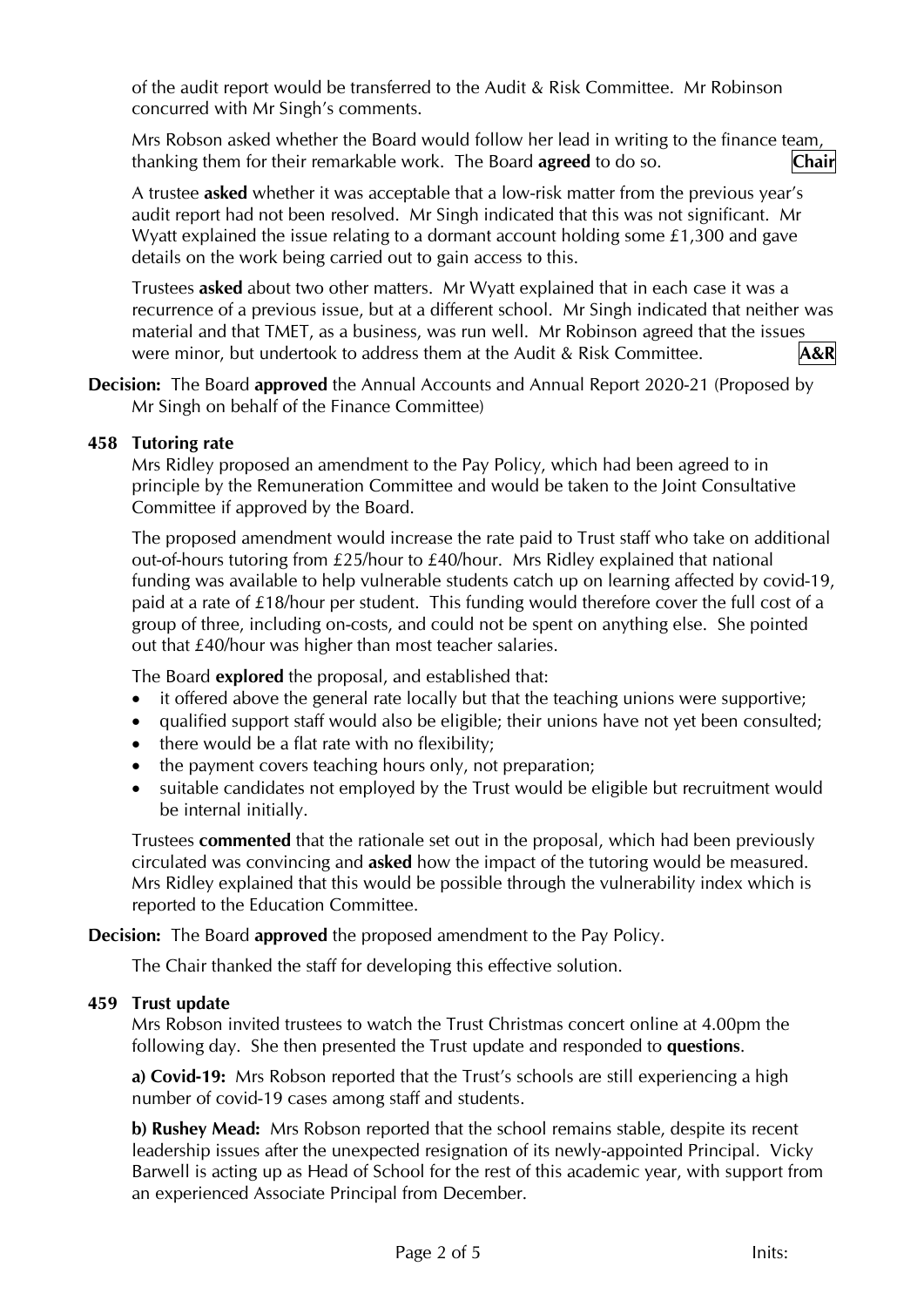**c)** There has been progress on safeguarding, but further work is required on the Single Central Record. Recent audits have shown that there is no single way of maintaining this, and different auditors have different views. The Trust is developing a fixed format, with robust ways of verifying the required information, and may be able to establish a centralised recording system. Trustees **discussed** this in more detail and **noted**, among other points, that safeguarding is a standing item on the Education Committee agenda and that a school automatically fails an Ofsted inspection if the Single Central Record is deficient.

[Mr Mehta joined the meeting during this item]

**d)** A trustee **commented** on the success of the Teaching Hub, which is over target on recruitment, and with a new round of recruitment in the new year.

**e)** Progress against the Quality of Education Plan is considered at each Education Committee meeting and the full plan will be made available to trustees on. It was **noted** that many key external measures, including exam results, are available only annually and that these have also been affected by covid-19.

**f)** Admissions at Brook Mead are below the Pupil Admission Number. Trustees **explored** the possible reasons, including the delay in constructing permanent buildings, and the impact this might have.

**g)** The 'academy on a page' reports indicate that some schools are experiencing issues that might have an impact next year.

**h)** Staff illness and absence, and current difficulties in recruitment, require a long-term response, especially as the covid-19 pandemic continues. This led to a **discussion** on the importance and urgency of developing the capacity of the Trust to develop its own staff through an Institute of Professional Learning. A full proposal for this leading-edge proposal would be brought to the next Board meeting. The Board **discussed further** other methods of recruiting staff, both teaching and support.

**i)** A trustee **noted** that both Castle Mead and Kibworth Mead have raised significant concern about mental health. Mrs Ridley reported on plans for the coming year, recognising that teaching is a challenging profession, made more difficult by covid-19.

**j)** The vaccination rate within the Trust is very high, with only 5% unprotected. Only 5% of staff have been infected by covid-19 and no classes have had to be closed. Pupils are only required to be absent if they themselves have covid-19, and the Trust is well aware of the impact of covid-19 on children.

**k)** A trustee **endorsed** the direction of travel on personnel matters, and welcomed the emphasis on recruitment and in-house training. However, they **cautioned** that the gestation period would be two to three years. Other trustees **pointed out** the need to be mindful of the general problem of attracting and retaining staff, and the need to be realistic about how much the Trust could solve on its own. However, it was important for the Trust to control what it can.

## **460 Regional Schools Commissioner**

Mrs Robson briefed the Board on the role of the Regional Schools Commissioner (RSC), the relationship between the Trust and the RSC, the role of the RSC Advisory Board, especially in the case of schools in special measures, and the key personnel at the RSC office. She pointed out the separate financial remit of the Education and Skills Funding Agency (ESFA) and how the RSC and ESFA coordinate their work.

#### **461 Trust Strategic Development Plans**

Mrs Brown explained that there are six key Trust plans. Three of these will fall within the remit of committees, and three will lie with the Board. However, since the People and Culture Committee is not fully established, four Plans were being brought to the Board.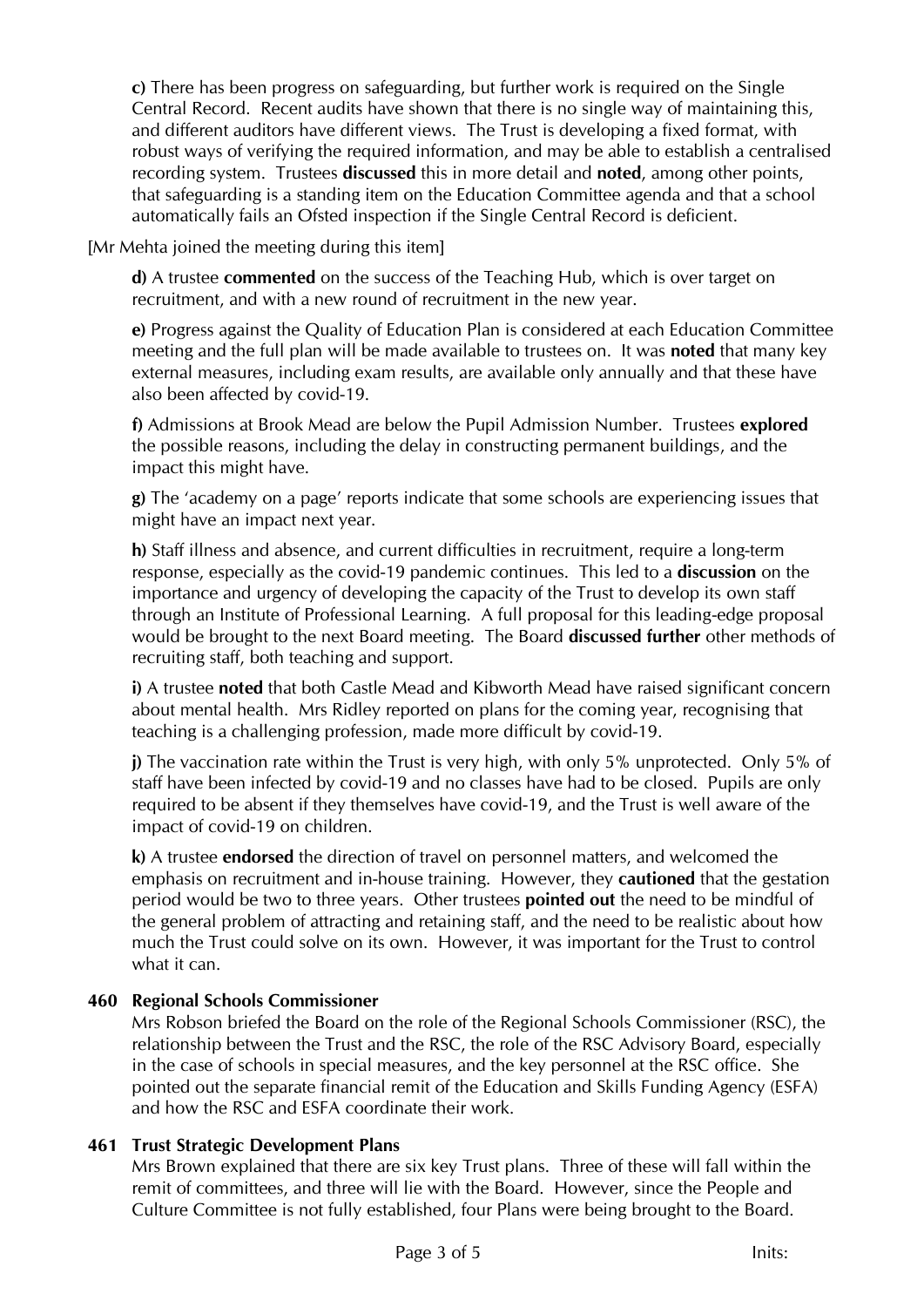Summaries of each plan had been previously circulated.

**a) Governance plan:** Mrs Brown acknowledged that this plan is ambitious, and that some actions around developing risk management are rated amber. A trustee **suggested** that there is a need for further clarity on where the responsibility lies for safeguarding controls.

**b) Civic responsibility plan:** Mrs Ridley indicated that the proposed Institute of Professional Learning is part of this plan.

**c) Brand plan:** Mrs Robson reported that the Trust has employed a marketing, public relations and communications professional, who is making progress with celebrating achievement and drafting responses to issues. The Trust's websites and social media presence have been improved. A trustee **asked** how the brand is being embedded in schools to achieve consistency. Mrs Robson acknowledged that there are some issues in this area, but individual schools are being supported and given advice. The Board **discussed** the role and the opportunities it brings, including on social media.

**d) People & culture plan:** Mrs Robson reported that Lisa Cochrane (Director of People and Organisational Development) is assessing the workload in this area with a view to building up capacity. In response to a **question** Mrs Robson indicated that there are detailed plans to underpin this.

#### **462 Early Career Teachers Policy v1.0**

Mrs Brown reported that this policy is required to be approved at Board level. Mrs Ridley clarified the professional development entitlement of all teachers and confirmed, in response to a **question**, that these are subject to reviews. She emphasised the importance of support, for retention and to prevent burn-out, and reported that the Trust is already losing fewer new teachers. In response to **questions** she gave more details of the support offered, both centrally and as bespoke personal support through tutors and mentors. She described the provision and development of tutors. Trustees **welcomed** the policy, finding it very thorough. They recognised the importance of new teachers being aware if they are not making progress, so that there are no surprises. Mrs Ridley added details of how the policy is intended to provide greater consistency.

**Decision:** The Board **approved** the Early Career Teachers policy.

#### **463 Governance**

**a) Board and committee membership:** Mrs Brown reported that, with 11 trustees, Board membership was now in a better position. In addition, several principals had joined committees as co-opted members; however, she had not yet managed to recruit academy councillors to committees.

The Board **discussed** possible new members and noted that there is no formal limit on the number of Board or committee members. The Board **confirmed** the need for a balance of skills on the Board, and **agreed** that Board membership should not be at the expense of committee membership. It was **agreed** that the Chair should explore the potential candidates and report back. **Chair**

**b) Committee reports:** Committee chairs reported on key points from their recent meetings, summaries of which had been previously circulated.

For the Finance Committee, Mr Mehta reported on the level of unspent Pupil Premium and the discussion on allocating the funds appropriately, with the outcome to be monitored by the Education Committee. He added comments on the level of reserves and the Committee's concern over the absence of monthly cash flow and balance sheets. A short discussion took place.